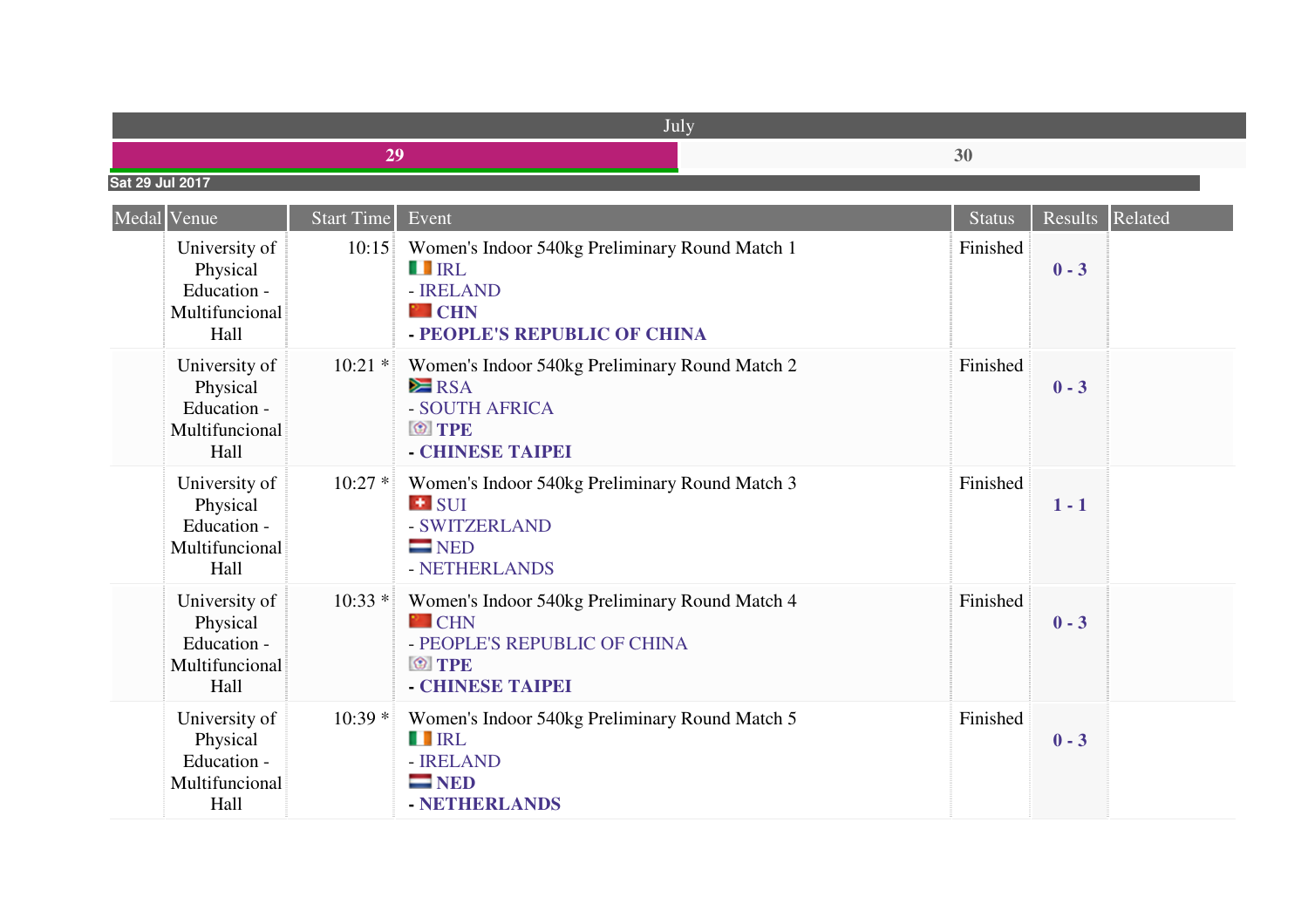| Medal Venue                                                        | <b>Start Time</b> | Event                                                                                                                               | Status   | Results Related |  |
|--------------------------------------------------------------------|-------------------|-------------------------------------------------------------------------------------------------------------------------------------|----------|-----------------|--|
| University of<br>Physical<br>Education -<br>Multifuncional<br>Hall | $10:45*$          | Women's Indoor 540kg Preliminary Round Match 6<br>$\geq$ RSA<br>- SOUTH AFRICA<br><b>E</b> SUI<br>- SWITZERLAND                     | Finished | $3 - 0$         |  |
| University of<br>Physical<br>Education -<br>Multifuncional<br>Hall | $10:51$ *         | Women's Indoor 540kg Preliminary Round Match 7<br><b>TERL</b><br>- <b>IRELAND</b><br><b>O</b> TPE<br>- CHINESE TAIPEI               | Finished | $0 - 3$         |  |
| University of<br>Physical<br>Education -<br>Multifuncional<br>Hall | $10:57*$          | Women's Indoor 540kg Preliminary Round Match 8<br><sup>2</sup> CHN<br>- PEOPLE'S REPUBLIC OF CHINA<br><b>E</b> SUI<br>- SWITZERLAND | Finished | $3 - 0$         |  |
| University of<br>Physical<br>Education -<br>Multifuncional<br>Hall | $11:03*$          | Women's Indoor 540kg Preliminary Round Match 9<br>$\geq$ RSA<br>- SOUTH AFRICA<br>$=$ NED<br>- NETHERLANDS                          | Finished | $0 - 3$         |  |
| University of<br>Physical<br>Education -<br>Multifuncional<br>Hall | $11:09*$          | Women's Indoor 540kg Preliminary Round Match 10<br><b>O</b> TPE<br>- CHINESE TAIPEI<br><b>E</b> SUI<br>- SWITZERLAND                | Finished | $3 - 0$         |  |
| University of<br>Physical<br>Education -<br>Multifuncional<br>Hall | $11:15*$          | Women's Indoor 540kg Preliminary Round Match 11<br><b>THE IRL</b><br>- <b>IRELAND</b><br>$\geq$ RSA<br>- SOUTH AFRICA               | Finished | $0 - 3$         |  |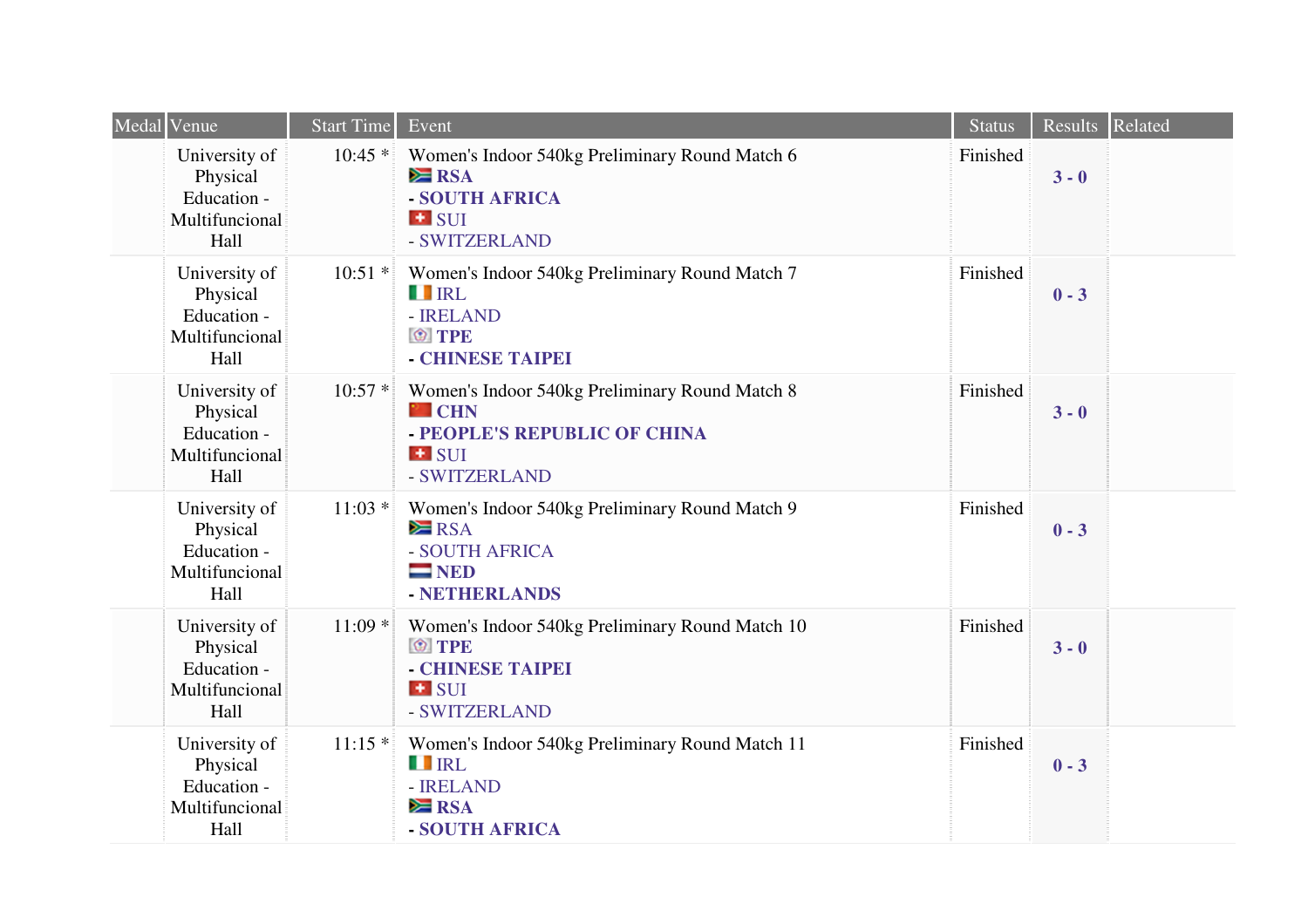| Medal Venue                                                        | Start Time | Event                                                                                                                                  | Status   | Results Related |  |
|--------------------------------------------------------------------|------------|----------------------------------------------------------------------------------------------------------------------------------------|----------|-----------------|--|
| University of<br>Physical<br>Education -<br>Multifuncional<br>Hall | $11:21$ *  | Women's Indoor 540kg Preliminary Round Match 12<br><b>P</b> CHN<br>- PEOPLE'S REPUBLIC OF CHINA<br>$\blacksquare$ NED<br>- NETHERLANDS | Finished | $3 - 0$         |  |
| University of<br>Physical<br>Education -<br>Multifuncional<br>Hall | $11:27*$   | Women's Indoor 540kg Preliminary Round Match 13<br><b>TERL</b><br>- <b>IRELAND</b><br>$\blacksquare$ SUI<br>- SWITZERLAND              | Finished | $0 - 3$         |  |
| University of<br>Physical<br>Education -<br>Multifuncional<br>Hall | $11:33*$   | Women's Indoor 540kg Preliminary Round Match 14<br><b>O</b> TPE<br>- CHINESE TAIPEI<br>$\blacksquare$ NED<br>- NETHERLANDS             | Finished | $3 - 0$         |  |
| University of<br>Physical<br>Education -<br>Multifuncional<br>Hall | $11:39*$   | Women's Indoor 540kg Preliminary Round Match 15<br><sup>2</sup> CHN<br>- PEOPLE'S REPUBLIC OF CHINA<br>$\geq$ RSA<br>- SOUTH AFRICA    | Finished | $3 - 0$         |  |
| University of<br>Physical<br>Education -<br>Multifuncional<br>Hall | 12:30      | Women's Indoor 540kg Semifinals Match 1<br><b>O</b> TPE<br>- CHINESE TAIPEI<br>$\geq$ RSA<br>- SOUTH AFRICA                            | Finished | $3 - 0$         |  |
| University of<br>Physical<br>Education -<br>Multifuncional<br>Hall | 12:30      | Women's Indoor 540kg Semifinals Match 2<br><b>P</b> CHN<br>- PEOPLE'S REPUBLIC OF CHINA<br>$\blacksquare$ NED<br>- NETHERLANDS         | Finished | $3 - 0$         |  |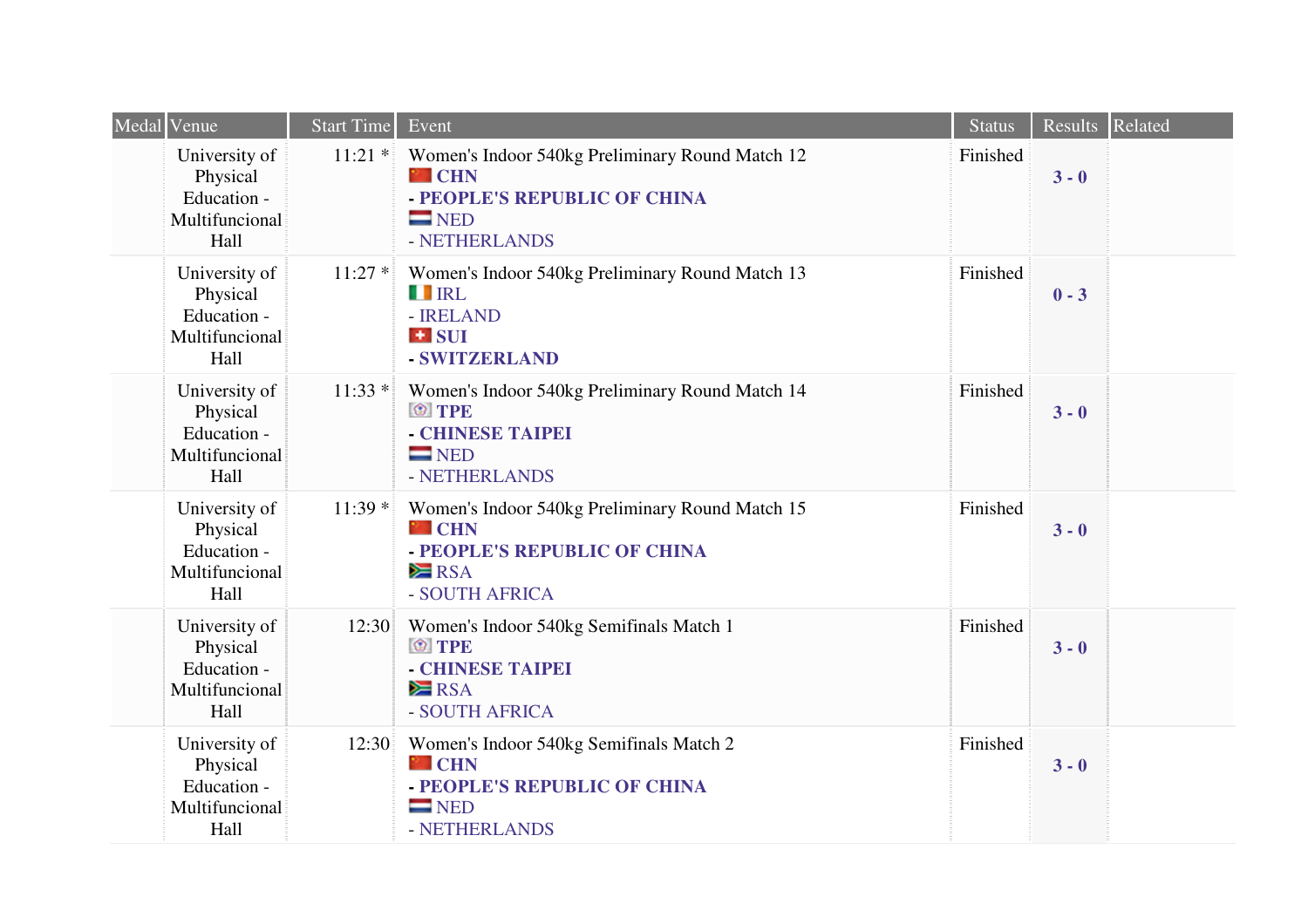| Medal | Venue                                                              | <b>Start Time</b> | Event                                                                                                                                | <b>Status</b> | Results Related |  |
|-------|--------------------------------------------------------------------|-------------------|--------------------------------------------------------------------------------------------------------------------------------------|---------------|-----------------|--|
|       | University of<br>Physical<br>Education -<br>Multifuncional<br>Hall | 12:45             | Women's Indoor 540kg Finals Bronze Medal Match #18<br>$\geq$ RSA<br>- SOUTH AFRICA<br>$\blacksquare$ NED<br>- NETHERLANDS            | Finished      | $3 - 0$         |  |
|       | University of<br>Physical<br>Education -<br>Multifuncional<br>Hall | $13:00*$          | Women's Indoor 540kg Finals Gold Medal Match #19<br><b>O</b> TPE<br>- CHINESE TAIPEI<br><b>P</b> CHN<br>- PEOPLE'S REPUBLIC OF CHINA | Finished      | $3 - 0$         |  |
|       | University of<br>Physical<br>Education -<br>Multifuncional<br>Hall | $13:15*$          | Women's Indoor 540kg Victory Ceremony                                                                                                |               |                 |  |
|       | Marsowe<br>Fields                                                  | 15:00             | Men's Outdoor 700kg Preliminary Round Match 1<br>$\blacksquare$ NED<br>- NETHERLANDS<br>$-$ GER<br>- GERMANY                         | Finished      | $3 - 0$         |  |
|       | Marsowe<br>Fields                                                  | $15:06*$          | Men's Outdoor 700kg Preliminary Round Match 2<br><b>BEL</b><br>- BELGIUM<br><b>HE GBR</b><br>- GREAT BRITAIN                         | Finished      | $0 - 3$         |  |
|       | Marsowe<br>Fields                                                  | $15:12*$          | Men's Outdoor 700kg Preliminary Round Match 3<br><b>E</b> SUI<br>- SWITZERLAND<br>$\blacksquare$ SWE<br>- SWEDEN                     | Finished      | $3 - 0$         |  |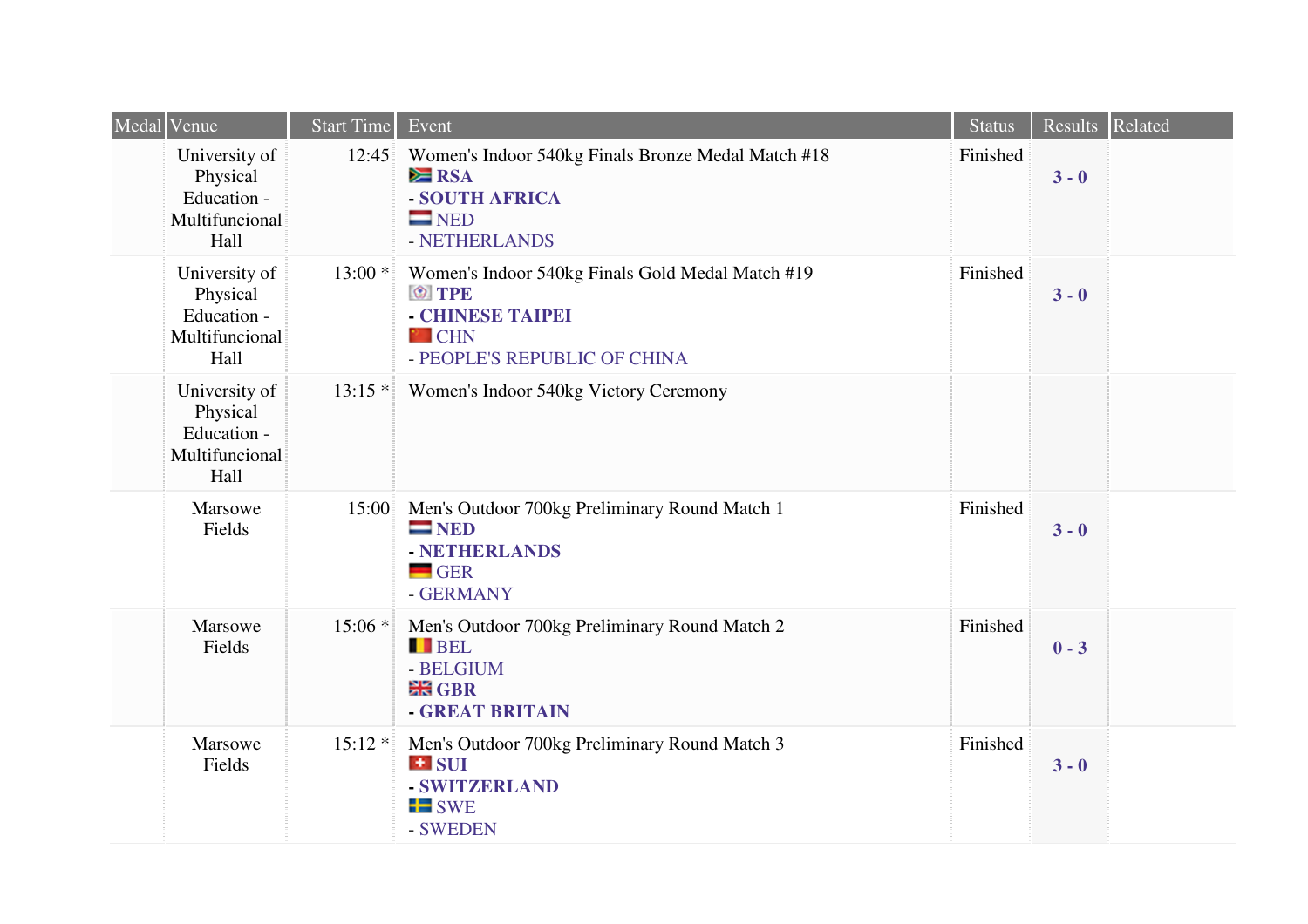| Medal Venue       | <b>Start Time</b> | Event                                                                                                                    | <b>Status</b> |         | Results Related |
|-------------------|-------------------|--------------------------------------------------------------------------------------------------------------------------|---------------|---------|-----------------|
| Marsowe<br>Fields | $15:18*$          | Men's Outdoor 700kg Preliminary Round Match 4<br>$\blacksquare$ GER<br>- GERMANY<br><b>HR</b> GBR<br>- GREAT BRITAIN     | Finished      | $1 - 1$ |                 |
| Marsowe<br>Fields | $15:24*$          | Men's Outdoor 700kg Preliminary Round Match 5<br>$\blacksquare$ NED<br>- NETHERLANDS<br>$\blacksquare$ SWE<br>- SWEDEN   | Finished      | $3 - 0$ |                 |
| Marsowe<br>Fields | $15:30*$          | Men's Outdoor 700kg Preliminary Round Match 6<br><b>BEL</b><br>- BELGIUM<br><b>E</b> SUI<br>- SWITZERLAND                | Finished      | $0 - 3$ |                 |
| Marsowe<br>Fields | $15:36*$          | Men's Outdoor 700kg Preliminary Round Match 7<br>$\blacksquare$ NED<br>- NETHERLANDS<br><b>HR</b> GBR<br>- GREAT BRITAIN | Finished      | $1 - 1$ |                 |
| Marsowe<br>Fields | $15:42*$          | Men's Outdoor 700kg Preliminary Round Match 8<br>$-$ GER<br>- GERMANY<br><b>H</b> SUI<br>- SWITZERLAND                   | Finished      | $0 - 3$ |                 |
| Marsowe<br>Fields | $15:48*$          | Men's Outdoor 700kg Preliminary Round Match 9<br><b>BEL</b><br>- BELGIUM<br>$\blacksquare$ SWE<br>- SWEDEN               | Finished      | $1 - 1$ |                 |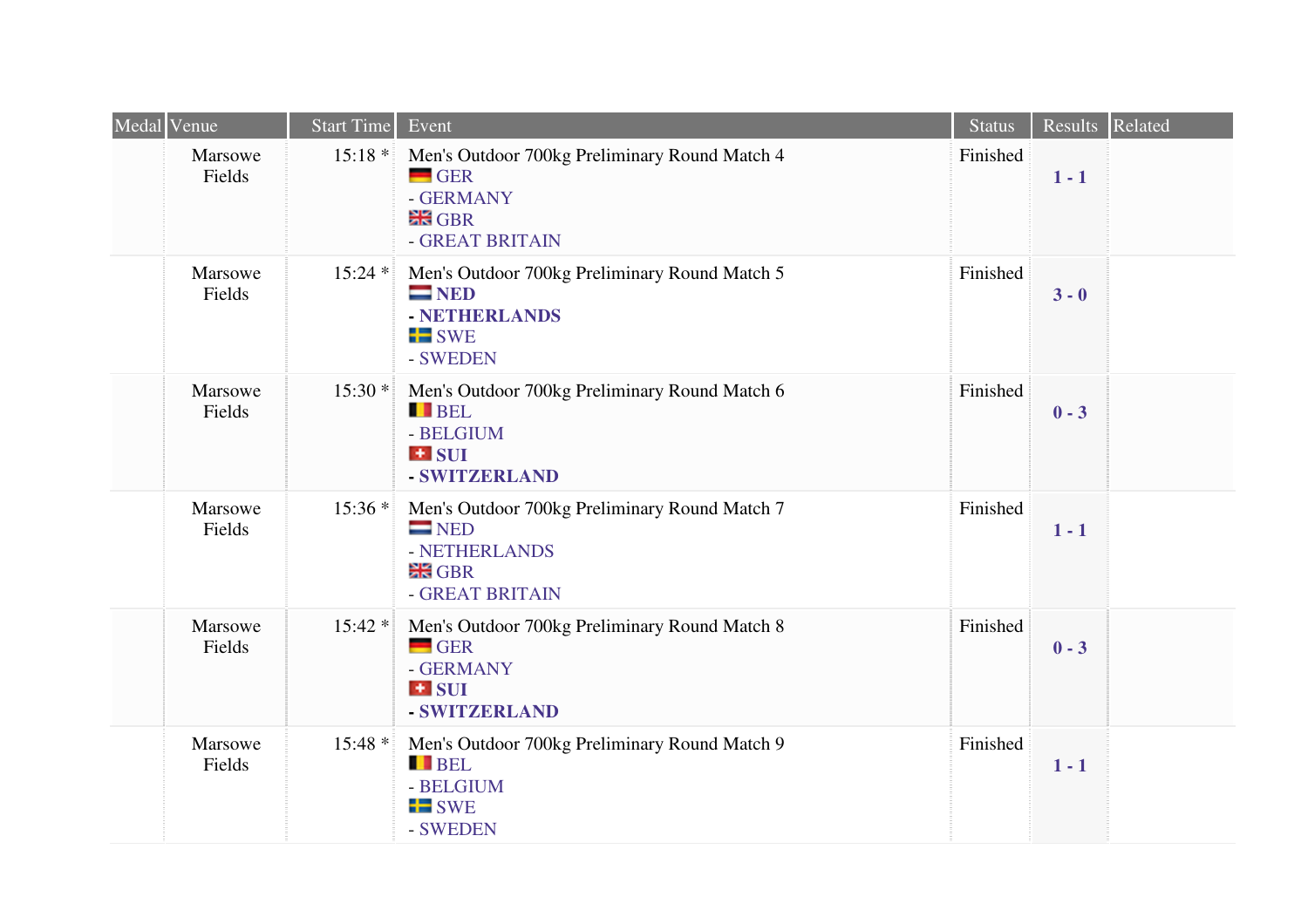| Medal Venue       | Start Time | Event                                                                                                                | <b>Status</b> | Results Related |  |
|-------------------|------------|----------------------------------------------------------------------------------------------------------------------|---------------|-----------------|--|
| Marsowe<br>Fields | $15:54$ *  | Men's Outdoor 700kg Preliminary Round Match 10<br><b>HR</b> GBR<br>- GREAT BRITAIN<br>$\pm$ SUI<br>- SWITZERLAND     | Finished      | $0 - 3$         |  |
| Marsowe<br>Fields | $16:00*$   | Men's Outdoor 700kg Preliminary Round Match 11<br>$\blacksquare$ NED<br>- NETHERLANDS<br><b>BEL</b><br>- BELGIUM     | Finished      | $3 - 0$         |  |
| Marsowe<br>Fields | $16:06*$   | Men's Outdoor 700kg Preliminary Round Match 12<br>$-$ GER<br>- GERMANY<br>$\blacksquare$ SWE<br>- SWEDEN             | Finished      | $3 - 0$         |  |
| Marsowe<br>Fields | $16:12*$   | Men's Outdoor 700kg Preliminary Round Match 13<br>$\blacksquare$ NED<br>- NETHERLANDS<br>$\pm$ SUI<br>- SWITZERLAND  | Finished      | $0 - 3$         |  |
| Marsowe<br>Fields | $16:18*$   | Men's Outdoor 700kg Preliminary Round Match 14<br><b>HE GBR</b><br>- GREAT BRITAIN<br>$\blacksquare$ SWE<br>- SWEDEN | Finished      | $3 - 0$         |  |
| Marsowe<br>Fields | $16:24*$   | Men's Outdoor 700kg Preliminary Round Match 15<br>$\blacksquare$ GER<br>- GERMANY<br><b>BEL</b><br>- BELGIUM         | Finished      | $0 - 3$         |  |